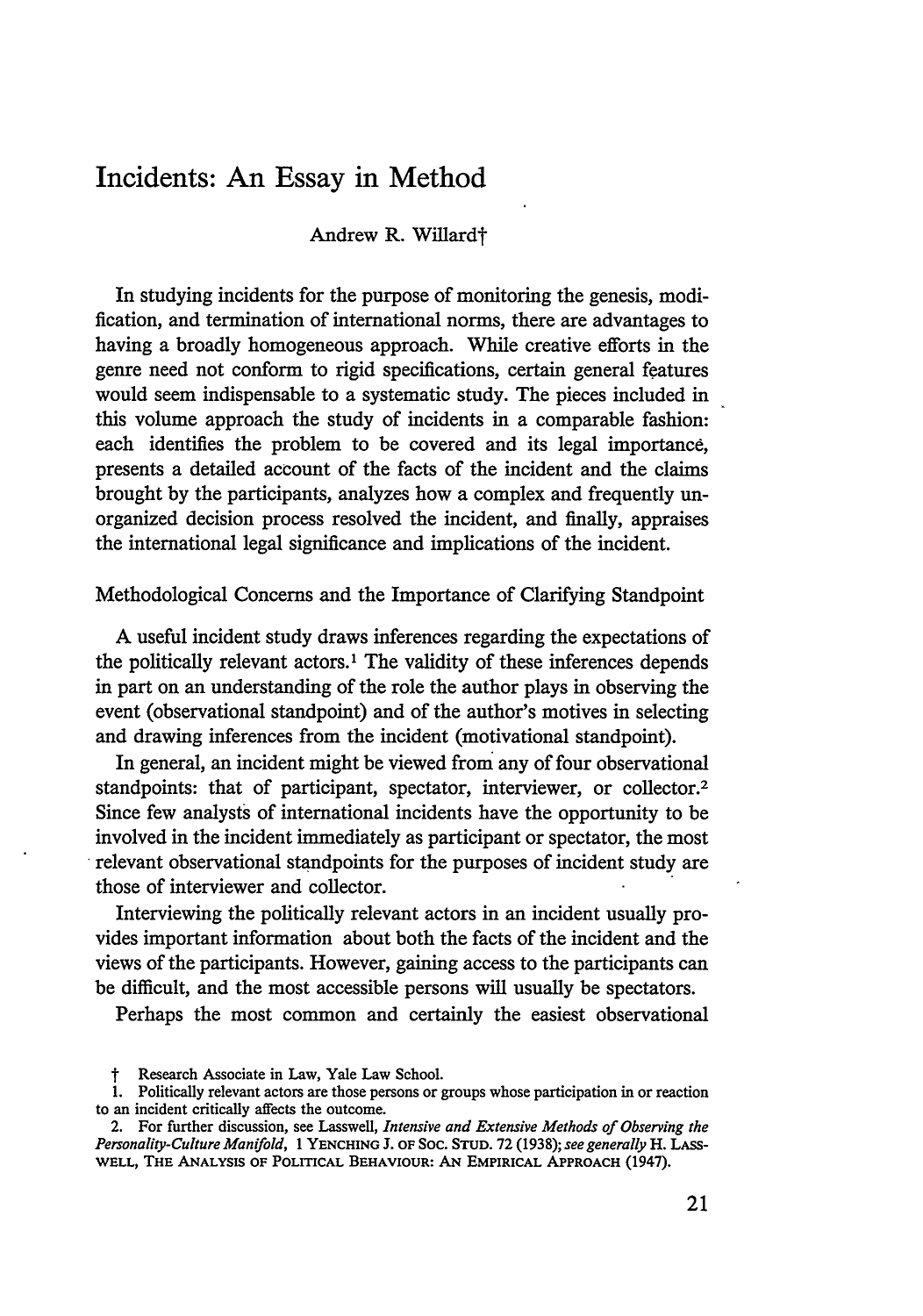standpoint to adopt in studying incidents is that of collector. As a collector, the observer relies on records prepared by participants, interviewers, spectators, and other collectors as well as on news accounts and background studies of the area and the issues of concern. In interpreting those facts, one might also examine the sizable literature that explores the origins, role, and importance of perceptions in international politics, particularly those inquiries focused on the identification and function of norms of conduct in transnational and transcultural settings.<sup>3</sup>

The media occupy at various times each of the four observational standpoints. Initially a spectator, the media may become a participant in an incident as reports or the possibility of coverage influence the perspectives and behavior of participants. Under the right circumstances, the power of the media to focus public attention on a situation might be sufficient to transform that situation into an incident. Because the extensive involvement of the media in the events they report aggravates the problems of bias inherent in all reporting, the author should attempt to find independent corroboration whenever possible. For any information source, the author should be alert to the inherent bias in various collection techniques as well as to the relation between each observer and the subject being observed.

Bias may be a function not only of the observational standpoint, but also of the motivational standpoint of the observer. It is important to distinguish between the descriptive standpoint of one primarily motivated to observe from the prescriptive standpoint of one wishing to influence the behavior of the participants. Because most inquiries are motivated to some extent by both descriptive and prescriptive subjectivities, the analyst of international incidents should seek carefully to separate his or her personal appraisal of the lawfulness of the actor's behavior (prescriptive) from the international community's appraisal of lawfulness

*3.* See, *e.g.,* **G. HOPPLE, POLITICAL PSYCHOLOGY AND BIOPOLITICS: ASSESSING AND PREDICTING ELITE BEHAVIOR IN FOREIGN POLICY CRISES** (1980), which includes a good bibliography; **STRUCTURE** OF **DECISION: THE COGNITIVE MAPS** OF POLITICAL **ELITES** (R. Axelrod ed. 1976); see *also* **PSYCHOLOGICAL MODELS IN INTERNATIONAL** POLITICS (L. Falkowski ed. 1979); R. JERVIS, PERCEPTION **AND** MISPERCEPTION **IN INTERNATIONAL POLI-TICS** (1976); Hart, Cognitive Maps of Three Latin American Policy Makers, 30 **WORLD** POLI-TICS 115 (1977); Bobrow, *Transfer of Meaning Across National Boundaries,* in COMMUNICATION **AND INTERNATIONAL** POLITICS 33 (R. Merritt ed. 1972); Merritt, *Transmission of Values Across National Boundaries, id.* at **3; THOUGHT AND ACTION** IN **FOREIGN POLICY, PROCEEDINGS OF THE LONDON CONFERENCE ON COGNITIVE PROCESS MODELS OF FOREIGN POLICY (G.** Bonham & M. **Shapiro eds.** 1973); K. **GOLDMAN, INTERNATIONAL NORMS AND WAR BETWEEN STATES - THREE STUDIES IN INTERNATIONAL POLITICS** (1971); **INTERNATIONAL BEHAVIOR:** A SOCIAL-PSYCHOLOGICAL **ANALYSIS** (H. Kelman ed. 1965). *See generally* H. **TRIANDIS,** THE ANALYSIS OF **SUBJECTIVE CULTURE** (1972); **HAND-BOOK** OF **CROSS-CULTURAL** PSYCHOLOGY (H. Triandis ed. 1980).

22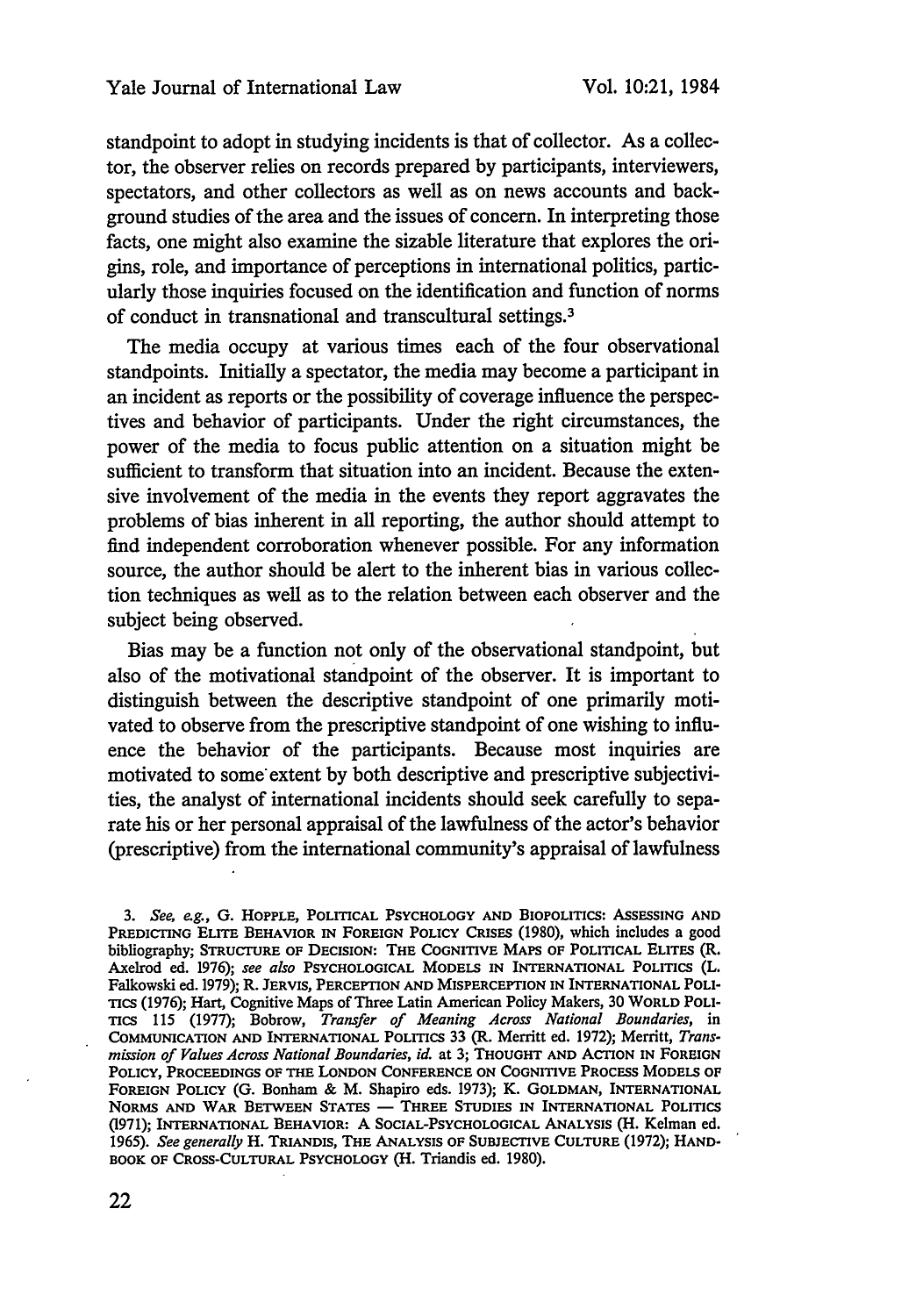#### An Essay in Method

(descriptive). Moreover, the author should be aware of these motivational biases at each stage of the incident study, from selection of an event for study to the evaluation of the conflicting claims of the actors. Certain precautions can be taken to recognize one's biases and to disclose them to the reader. It is generally useful in this connection to discuss one's choice of event or norm, or one's evaluations, with experts from different disciplines or different political or cultural perspectives. Similarly, making explicit the methodology employed in a study and the rationale for the author's choices helps inhibit the tendency to draw broader conclusions than the data support, and discloses to the reader the bases for one's conclusions.<sup>4</sup>

#### Selection of Incidents for Study

It is difficult to know whether a particular situation will provide fruitful study as an "incident," that is, as a situation that created, clarified or changed the expectations of elites regarding international norms. Some events may not have called forth norms in a clear or definitive way so as to affect expectations regarding that norm. Further, a norm perceived by the public at large as having been involved in an event may obscure more subtle effects upon other, less obvious, norms. Hence, in assessing the provisional choice of subject, the author must begin by exploring the facts fully to determine whether the event seriously engaged international norms. Rather than judging the behavior of actors against pre-conceived norms, the author should focus on how and in what ways the resolution of the event engaged and subsequently shaped the development of those norms.

This provisional process of selection may be demonstrated by taking as an example the Persian Gulf War between Iran and Iraq. Among the innumerable international legal issues raised by the war are those concerning title to islands lying off the Arabian Peninsula, the effect of treaties purporting to delimit an international waterway, the validity of coerced agreements, the use of chemical and bacteriological weapons, and many other problems about the conduct of hostilities. Each of these issues might appear to engage a norm in a way that would provide a fruitful incident for study. Yet certain issues, such as the alleged use of chemical and bacteriological weapons, failed, at first, to generate sufficient international reaction to provide for satisfactory appraisal.

Though silence is not devoid of normative effect,<sup>5</sup> an incident study is

*5. See infra* note 18 and accompanying text.

*<sup>4.</sup> See generally* R. DAHRENDORF, ESSAYS **IN THE THEORY OF SOCIETY** (1969)..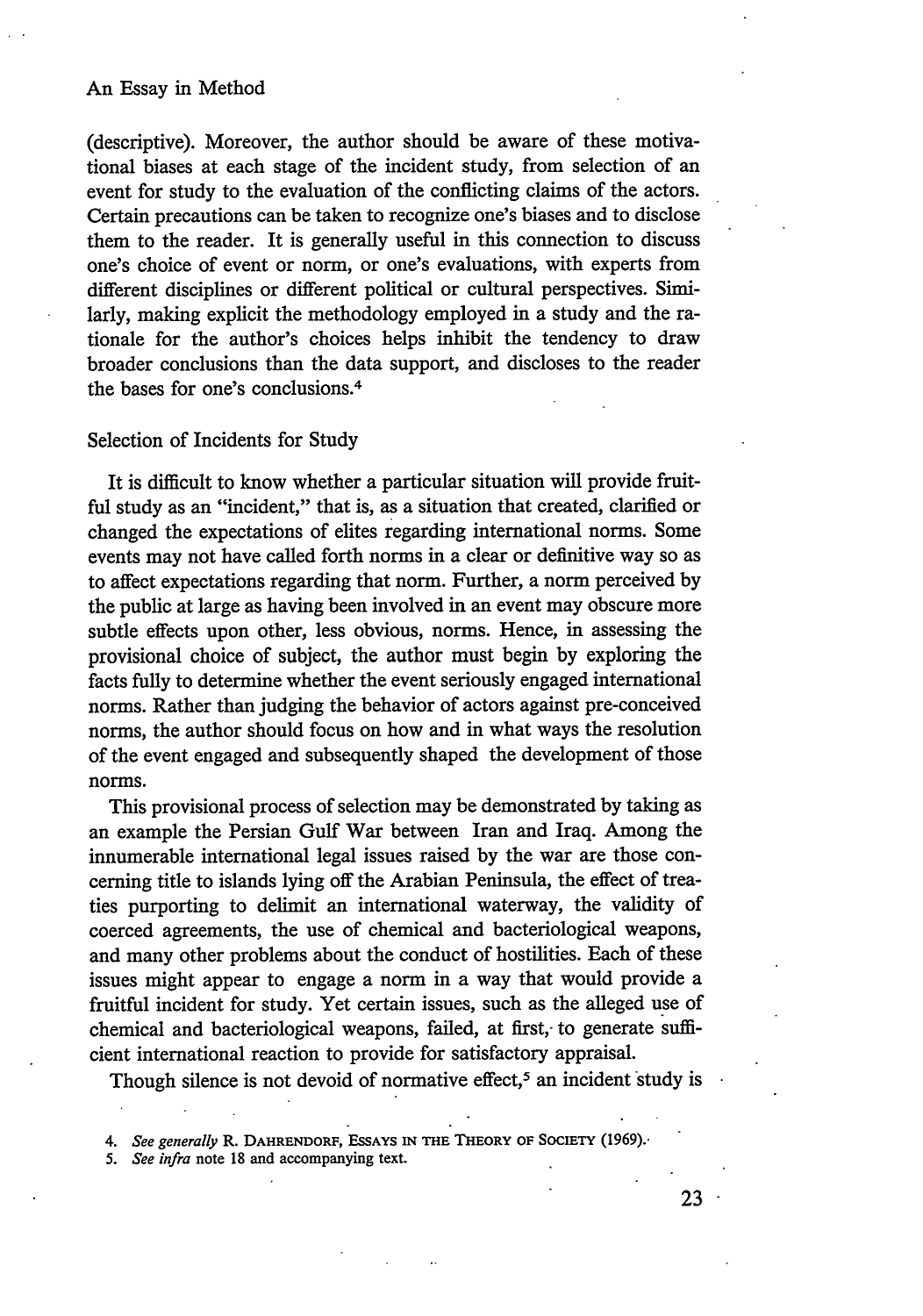better confined to those factual situations that not only attracted international attention but also set into motion a complex decision process that considered whether a norm was engaged and then moved toward consideration of a sanction. Having identified a situation meeting these criteria, the author can then begin to examine in detail what normative expectations existed when the incident began and how those norms were affected by the outcome of the incident.

## Identifying Relevant Norms

Some principles of international conduct are codified in international conventions or expressed in law treatises. But these principles are not norms unless they are reflected in the expectations of political participants and animate their behavior. In other words, the expectations of politically relevant actors are what shape the norm, and therefore are central to the norm-selection process.

When identifying expectations, one must be careful not to accept unquestioningly a participant's assertions as to what it expected and why. First of all, what participants say may be a very poor indicator of what they actually believe or expect. In addition, the actors may not have been conscious of the norms that guided their behavior or were applied in the instance at hand. The researcher is therefore advised to supplement the study of words with a survey of trends in the historical, cultural, and contemporary international context within which the particular events took place.

Additionally, it may be necessary to adjust temporarily the time parameters of the study for purposes of selecting the relevant norms. That is, a norm may have been shaped long before the incident took place;<sup>6</sup> or it may have begun to develop only as a result of the incident.<sup>7</sup>

Brainstorming is also a legitimate means of identifying norms or expectations that might have guided the behavior of participants in particular ways. However, in order to ensure that these norms are relevant, the brainstorming process needs to be disciplined by an understanding of the cultural, historical, and contemporary trends mentioned above. In this way, an adequate balance of creativity and discipline is achieved in the norm-selection process.8

*<sup>6.</sup> See,* eg., Sadurska, *Foreign Submarines in Swedish Waters: The Erosion of an International Norm,* 10 YALE J. INT'L L. 34 (1984).

*<sup>7.</sup> See, eg.,* Cohen, *Cosmos 954 and the International Law of Satellite Accidents,* 10 YALE J. **INT'L** L. 78 (1984).

<sup>8.</sup> Each author may have a different method for identifying a norm to be examined. Moreover, even authors using the same method to investigate the same basic situation may draw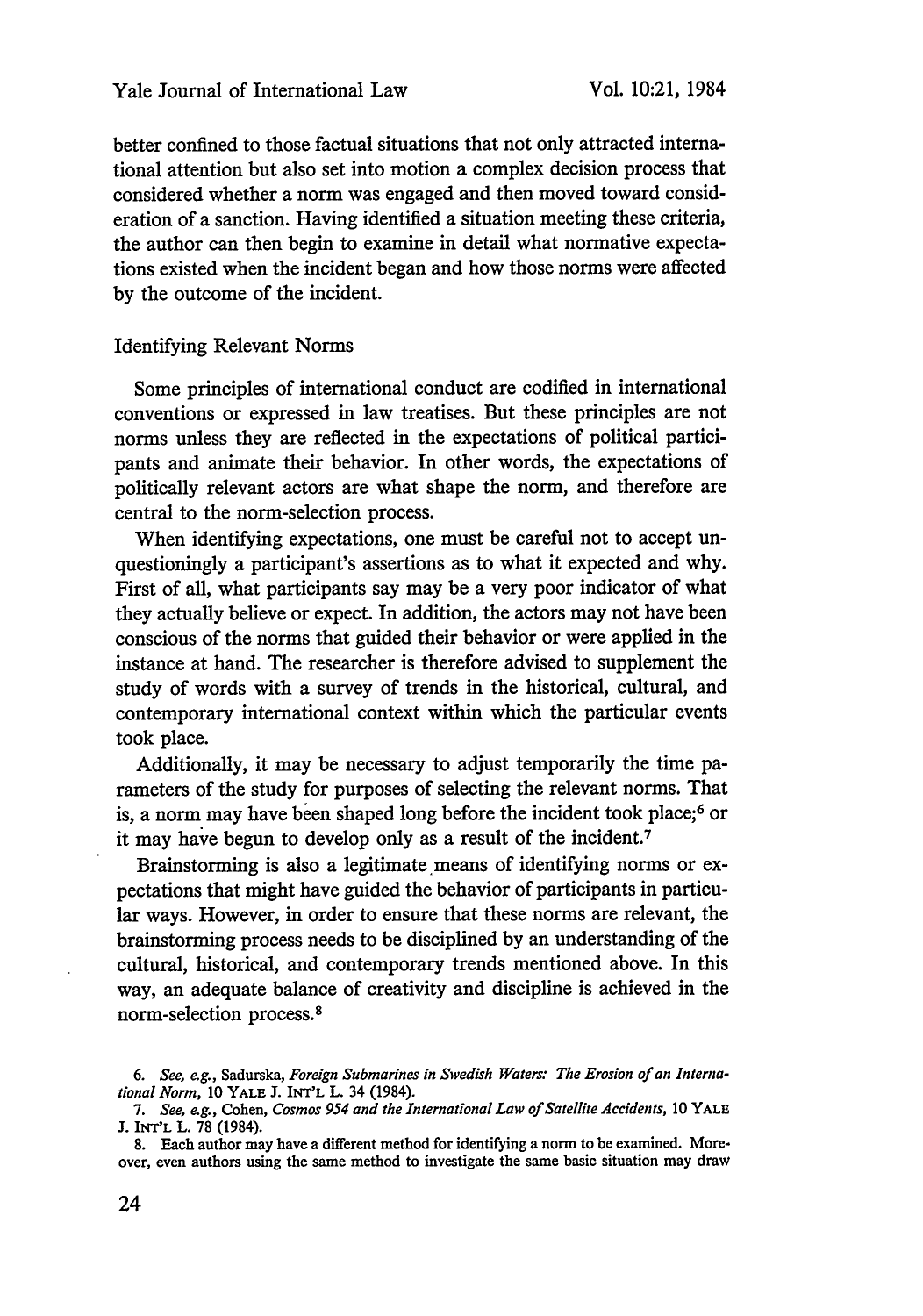## An Essay in Method

It should also be emphasized that the initial identification of norms is a provisional exercise. It may be undesirable or indeed impossible to formulate the norms very precisely at the outset. Because the policy content of a norm depends on the factual context, the final specification of the relevant norm(s) follows rather than precedes the statement of the facts. The entire process, from norm selection through international appraisal, should be viewed as an integrated and circular process, with each step informing the previous step and all steps remaining tentative until seen in the light of the entire process.

## Describing the Facts

The first step in organizing a description of the facts giving rise to the incident is to identify the relevant participants. This exercise is not always a straightforward one since, in many instances, the individuals most immediately involved in an incident are only minor or subsidiary actors. In the study of foreign submarines in Swedish waters,<sup>9</sup> for example, it was evident that the submarine commanders — though major figures in creating the events which culminated in the incident  $-$  were not critical to the international appraisal of lawfulness; hence, they are mentioned in the statement of facts, but appear only marginally in the discussion of the incident's impact on expectations of lawfulness.

Not only might undue emphasis be given to participants of marginal importance to the incident, but, conversely, it is easy to overlook important participants, especially those acting at some remove from the incident itself. A checklist of those parties will minimize the chances of overlooking a relevant participant. <sup>10</sup>

Once the participants have been identified, the author must specify the time parameters of the incident. It is not always clear where the bounda-

*9. See* Sadurska, *supra* note 6.

Other than interviewing individuals and small groups, the primary sources of information in an incident study include newspapers, radio broadcasts, international chronicles, national documents, bilateral and multilateral documents, treaties, conventions, international judgments and awards, diplomatic communications, and the writings of academic commentators. The Foreign Broadcast Information Service (FBIS) is an important source in this regard. It monitors and provides ongoing English translations of foreign newspaper and radio reports.

different conclusions because of predispositional influences. Thus it is especially important that authors make explicit the assumptions and criteria underlying selection of a norm.

<sup>10.</sup> Possible actors include nation states, international governmental organizations, transnational political parties and orders, transnational pressure groups and gangs, international non-governmental associations and enterprises, and individuals. Since individuals, whether as representatives of organizations or single actors, provide much of the information used to construct an incident study, authors should be sure to determine on whose behalf an individual is operating. To do this, the author should go beyond the individual's own self-characterization and independently determine the actor's role and relationship to the events under scrutiny.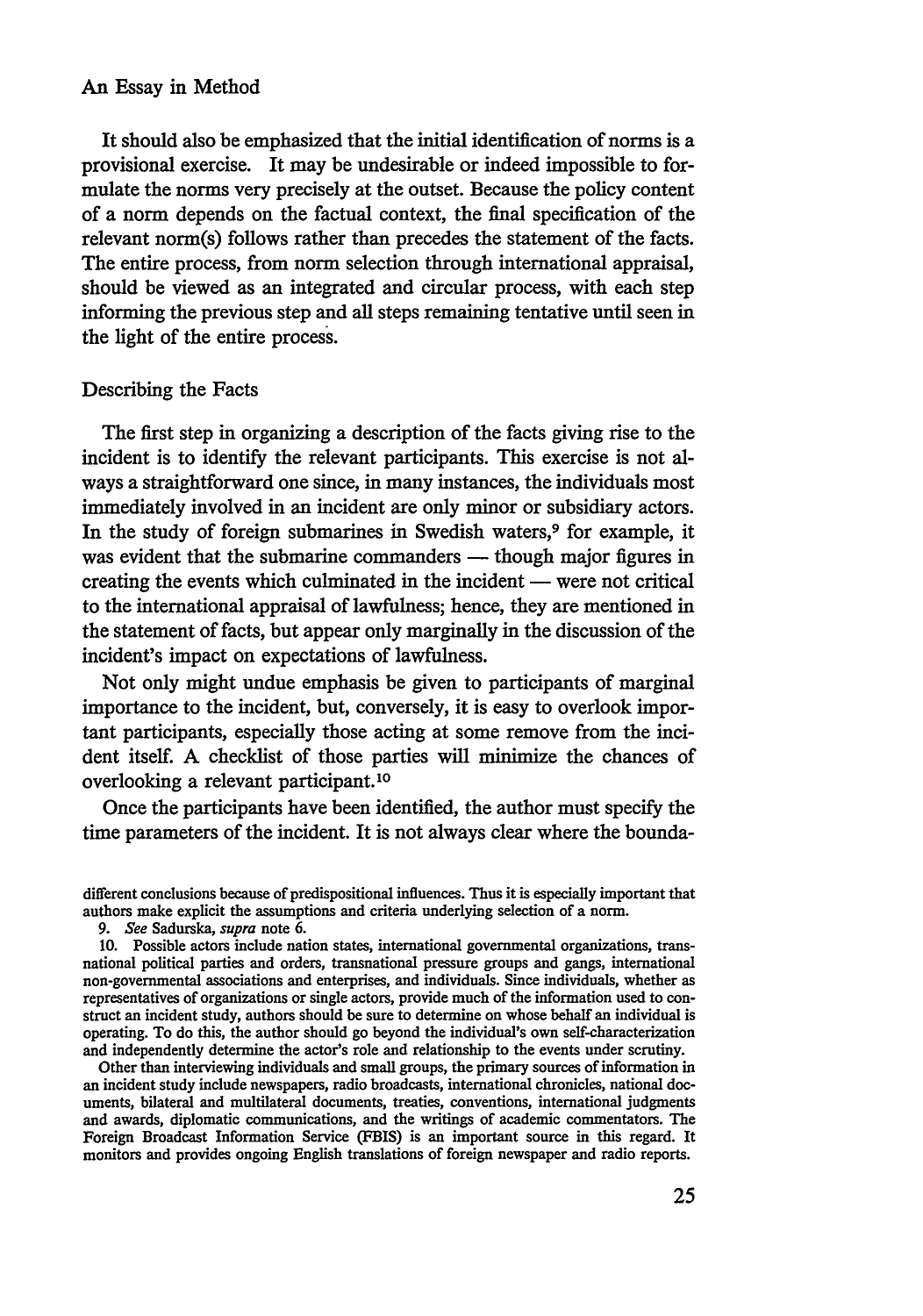ries should be drawn. In a forthcoming study of the Falklands/Malvinas War,<sup>11</sup> for example, the battle between Britain and Argentina is seen as one episode in a continuum of events, rather than as a discrete occurrence. If, as that study suggests, it is misleading to isolate a crisis from its historical development, the fact remains that some kind of line must be drawn. A simple rule may be provisionally to set the parameters in the way which is most likely to provide insight into both the norms at issue and the impact of the incident on the norms. Occasionally, as in the Gulf of Sidra incident,12 it will be impossible to develop a consistent statement of the facts. The author of that study resolved the problem by providing the few facts that were stipulated, and by then presenting the American and Libyan perspectives under the heading of "conflicting claims."

### Describing Claims of the Parties

As in the domestic context, there are two types of claims made by participants in an incident: factual and legal. Both types are considered appeals to domestic and international audiences, but not all are pertinent to an incident study.<sup>13</sup> Claims made purely for domestic consumption are generally irrelevant, since they do not play a role in shaping the relevant norm. The only claims which must be considered are those which are directed at an international audience and which also bear upon the norm.

Claims are expressed by participants in a variety of ways. While at times a straightforward pronouncement may be taken at face value, frequently the real claim will be different from the one being stated. This will be the case where the actor's domestic concerns have pressured it to express one claim rather than another; or it may be that the actor's notion of the relevant norm shaped the claim presented. Participants preparing negotiation or litigation strategies will try to fashion their claims to fit what they believe to be the accepted norm rather than argue that other norms apply. In other cases, for tactical reasons, an actor may fashion claims that are overbroad. Unsure of the correct interpretation

<sup>11.</sup> Socarras, *The Argentine Invasion of the Falklands and International Norms for the Signalling of Territorial Claims,* 10 YALE J. INT'L L. (to be published Spring 1985).

<sup>12.</sup> Ratner, *The Gulf of Sidra Incident of 1981: A Study of the Lawfulness of Peacetime Aerial Engagements,* 10 YALE **J.** INT'L L. 59 (1984).

<sup>13.</sup> Determining which claims are pertinent requires a thorough understanding of the historical and contemporary context within which the incident took place, and an ability to discern and make explicit the relationship between the participants' expectations of lawfulness and their expressions.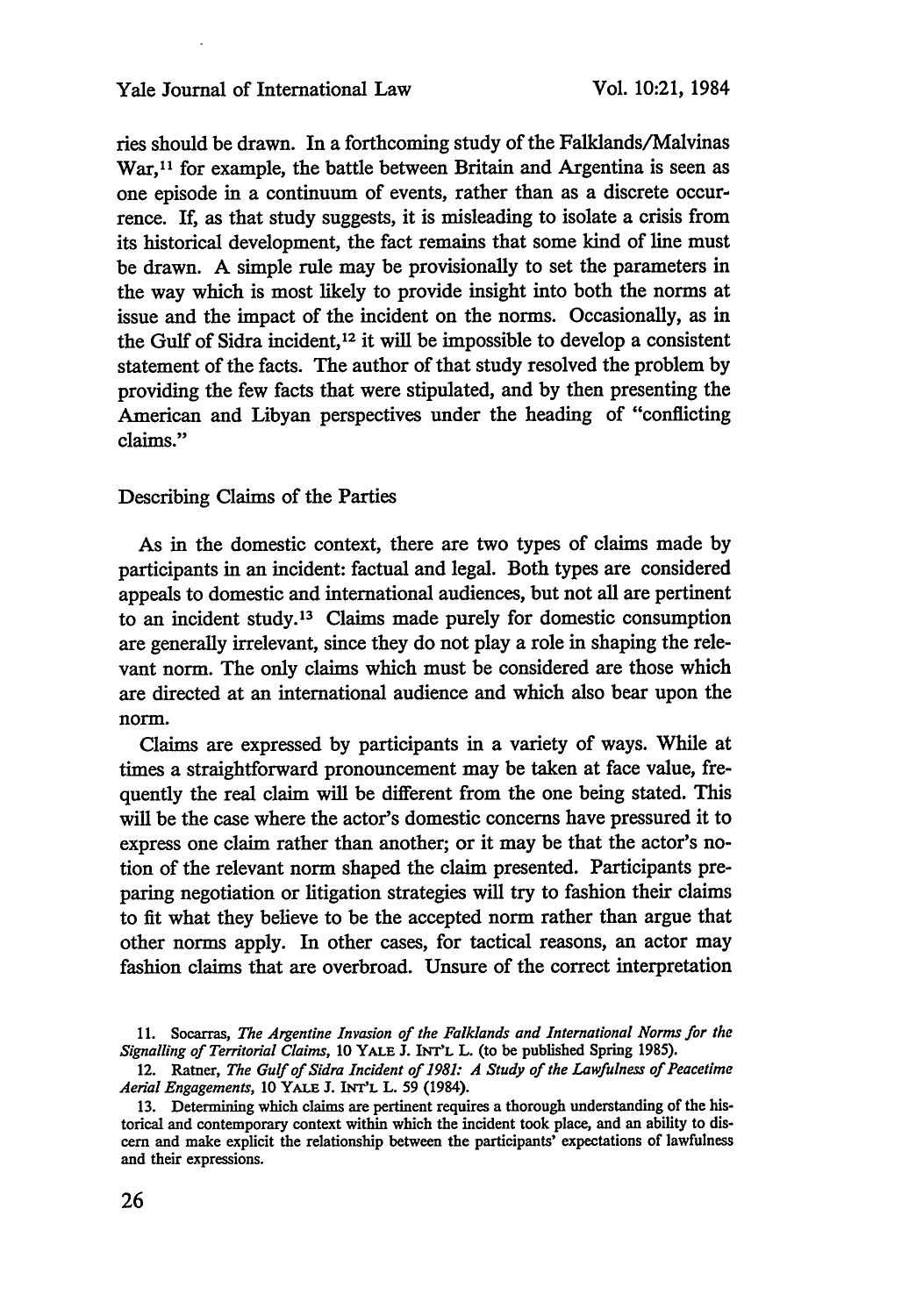#### An Essay in Method

of the norm, the actor will seek to leave available as many courses of action as possible.

When attempting to infer the participants' unarticulated or ill-articulated claims, it is unnecesary to adhere to a strict methodology, so long as the method used is explicitly stated. What is important is that the description of the participants' claims be fashioned by the author; the claims never come prefabricated as in appellate litigation.

### Describing the Outcome: Appraisal of the International Community

After provisionally identifying relevant norms that the incident may have engaged and thoroughly canvassing the factual background of the incident and the claims of the parties, it is appropriate to begin to assess the outcome of the incident. The outcome may be assessed in respect to three sets of variables: the participants' expectations of lawfulness prior to the incident, the reactions of the international community to the incident, and finally, the impact of the incident upon the previously identified norms. The international appraisal of the lawfulness of an incident is the window through which the analyst can gain insight into how the events may have affected the vitality of legal norms, and hence, the development of international law.

In defining a baseline of expectations, the author must draw upon the historical and contemporary context within which the incident occurred. The author should take care to note the factual underpinnings of this analysis. Expectations of authority and control may be quite specific, tailored to such contingencies as: time and place; the immediate participants and their assets, objectives, and identifications; the presence or absence of crisis; and the kinds of strategic instruments employed. Such considerations as these should be used to identify those situations in the past that are factually similar to the incident, and to evaluate the expectations that may have been generated in the earlier contexts. 14 Expectations of lawfulness may be difficult to assess whenever the relevant participants or their actions cannot be specifically identified. When the author confronts this situation, it may be neccessary to examine alternative expectations. As in all studies the author should be mindful of the subtle interplay of data accessibility and research objectives.

The statements of participants and international observers may be helpful in identifying their expectations before, during or after the incident. However, such statements should not be relied upon too heavily

<sup>14.</sup> *See* DeSouza, *The Soviet Gas Pipeline Incident: Extension of Collective Security Responsibilities to Peacetime Commercial Trade,* 10 YALE **J.** INT'L L. 92 (1984).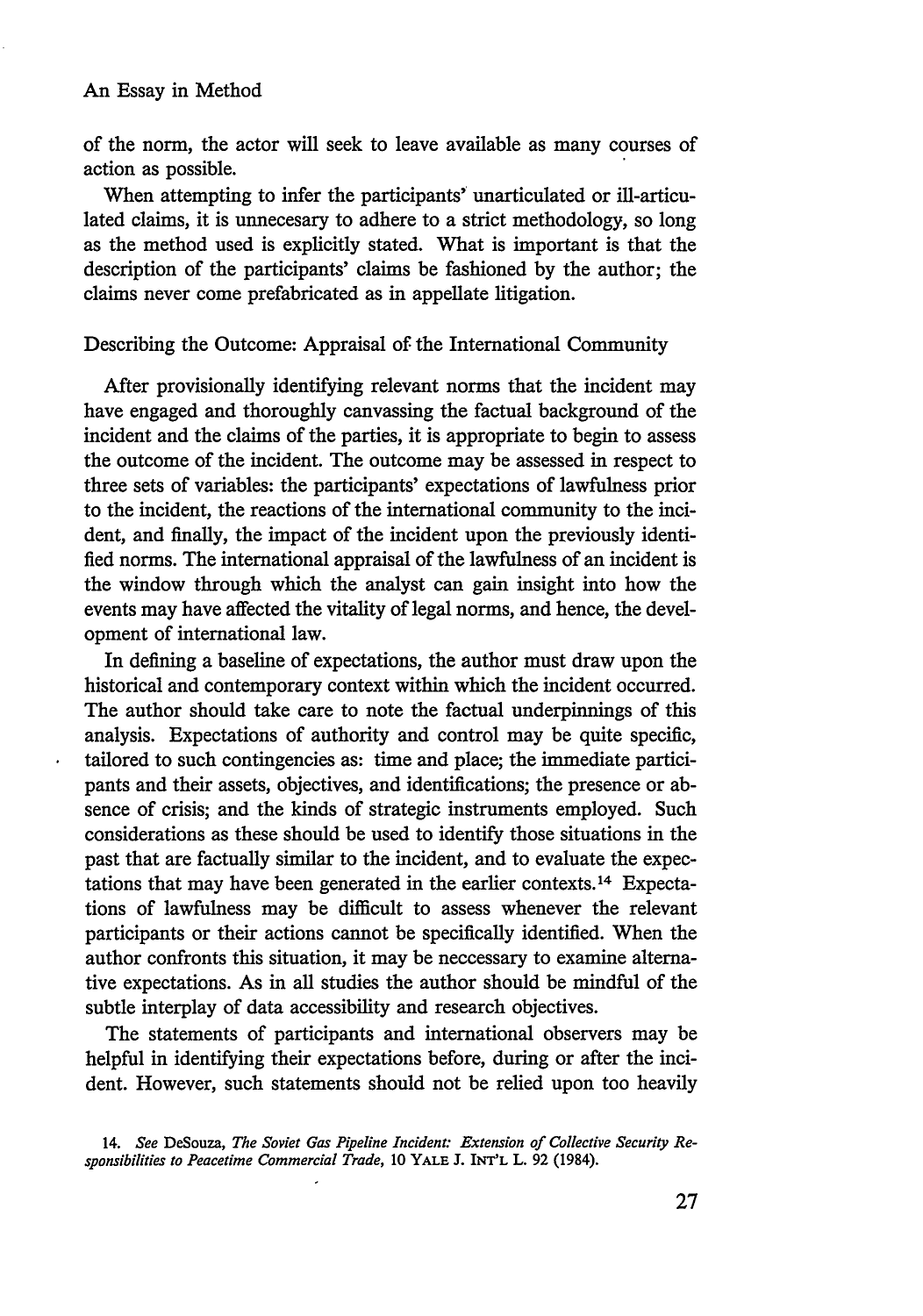because of the difficulties of distinguishing among biases, distortions, and actual expectations. Finally, there may be political reasons that prevent participants from expressing their actual expectations of lawfulness. Since it is such actual expectations that determine the relevance of the incident to international law, the author will want to rely to the greatest possible extent upon consultation with international experts unconnected with the controversy. Given the fluid nature of elite expectations, the author's analysis can be tentative at best. Due caution dictates that the author provide a detailed explanation of the methodology employed, and that the effort be made clearly to separate description from interpretation to the extent possible.

Once a baseline of expectations is established, the author can describe the reaction of the international community to the incident. The author should look not only to the participants in the incident, but to other elites within the international community. It may not be immediately obvious whose responses are proper subjects for attention. In some instances, the appraisal of two or three parties is critical in shaping the international expectations of lawfulness. In the Cosmos 954 satellite study, for example, the crucial actors included the Soviet, Canadian, and American governments.<sup>15</sup> In other situations, the observer will need to canvass the reactions of many different participants. Particular attention should be paid to the appraisals of participants who may be likely to contemplate actions similar to those that precipitated the incident. For example, in the Soviet pipeline study, 16 Japan's reaction to the conflict between the United States and European governments over trade with the Soviet Union is discussed, for Tokyo, a heavy importer of mineral fuels, was a potential purchaser of such fuels from the Soviet Union. A checklist, similar to that recommended for identifying the relevant participants, might profitably be used in locating other relevant elites. <sup>17</sup>

Having identified the politically relevant elites  $-$  i.e., those whose appraisal of an incident will affect the norm-the author should then examine the reactions of those actors. First, the verbal reactions to the incident may be examined. Since all participants and observers are communicating with multiple audiences simultaneously, the analyst must focus on those communications that relate most directly to international expectations of lawfulness.

This focus requires an assessment not only of what was said, but to whom, through what channels, and with what effects. It is important that

<sup>15.</sup> *See* Cohen, *supra* note 7.

<sup>16.</sup> *See* DeSouza, *supra* note 14, at notes 139-42 and accompanying text.

<sup>17.</sup> *See supra* note 11.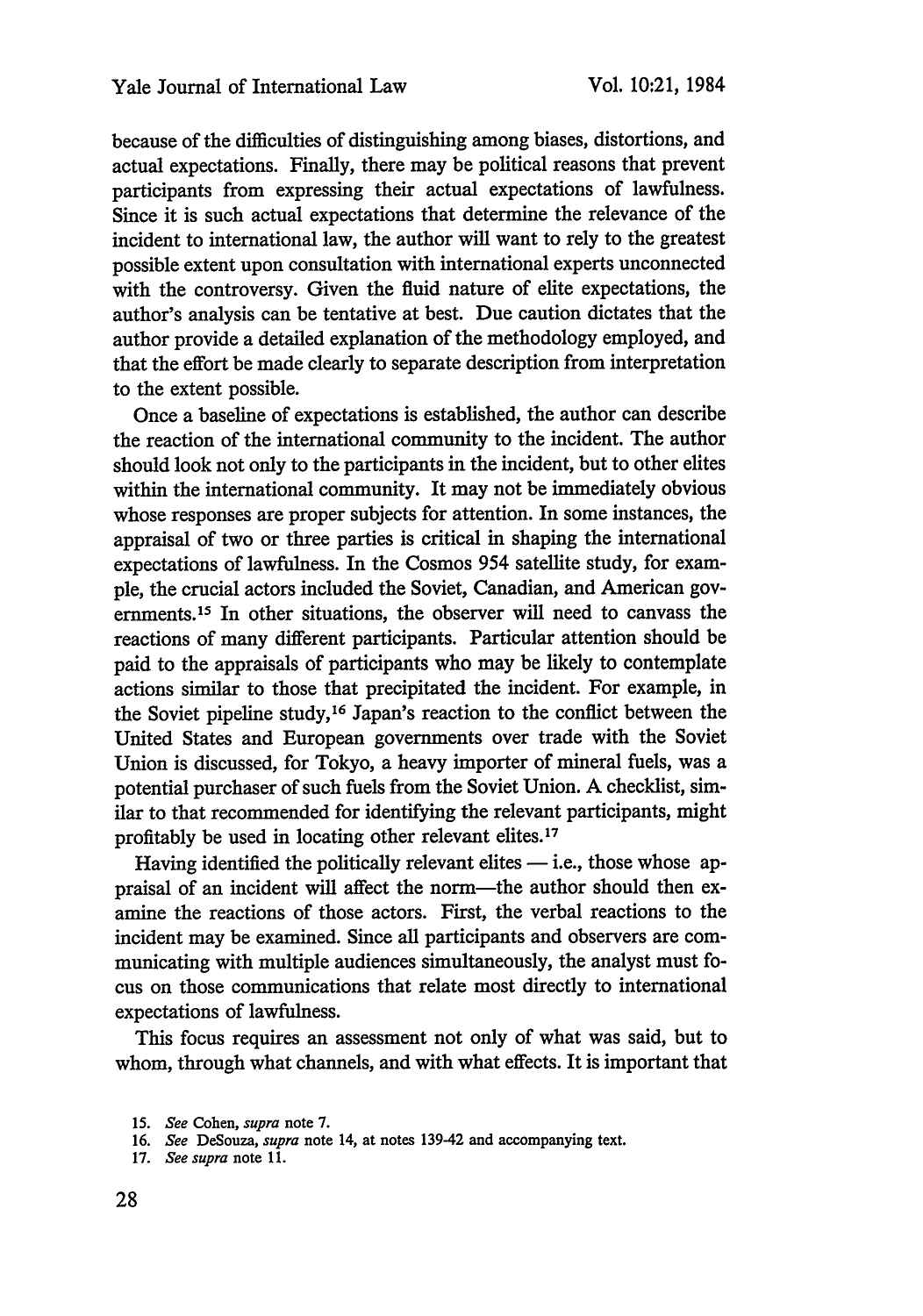the author be attentive to the subjective nature of the words employed. The meaning of "invasion," "international law," "stability," and "erosion" for the various participants will depend on such factors as culture, class, personality, and previous exposure to crisis; indeed, the author's own perceptions will be colored by the same factors.

Similarly, the author should keep in mind that silence and apparent inaction may reveal significant attitudes toward lawfulness. Indeed, the adoption of such postures may be a considered response. Where, for example, there was little overt reaction to the Gulf of Sidra incident, 18 the author concluded that the international community's "silence" was best understood as reflecting a decision to neither condemn nor approve explicitly the U.S. military action. Through their silence, the study suggests, other parties wished to preserve for themselves the competence to undertake similar exercises. Sometimes, of course, silence will indicate only the absence of international appraisal; in such a case, the events generally will not qualify as an incident since no lawmaking is involved.

Of course, actions, as well as words, may reveal elite perspectives. Some actions that are relevant may be far removed in space or time from the incident itself.19 Because they require a greater mobilization of resources, actions often indicate the resolve of participants better than words; they may also better reveal the intensity of elite expectations. Whether a reaction is expressed in word or deed, the author should evaluate its intensity, duration, and specificity, its intended audience, and the degree to which it has captured the attention of others in the world community.

By generalizing from the baseline expectations and the international reaction, the author may arrive at an overall appraisal of the lawfulness of the incident, and of its effect on legal norms. Although the degree of consensus in the international appraisal is significant, the absence of consensus does not necessarily make the appraisal problematic. As in domestic contexts, a pattern of normative expectations may exist without complete agreement as to its policy content or complete support for its application in every conceivable context. Unanimity is not required for there to be authoritative and controlling expectations, under which participants are aware of the likelihood of their violating the norms and of the probable costs of those violations.

*<sup>18.</sup> See* Ratner, *supra* note 12.

<sup>19.</sup> One consequence, perhaps ironic, of an interdependent world community is the tremendous increase in the sites for and variety of ways of exerting leverage through the combined use of ideological, diplomatic, economic, and military strategies. The author should consider each strategy because its use or non-use provides insight into the perspectives of participants.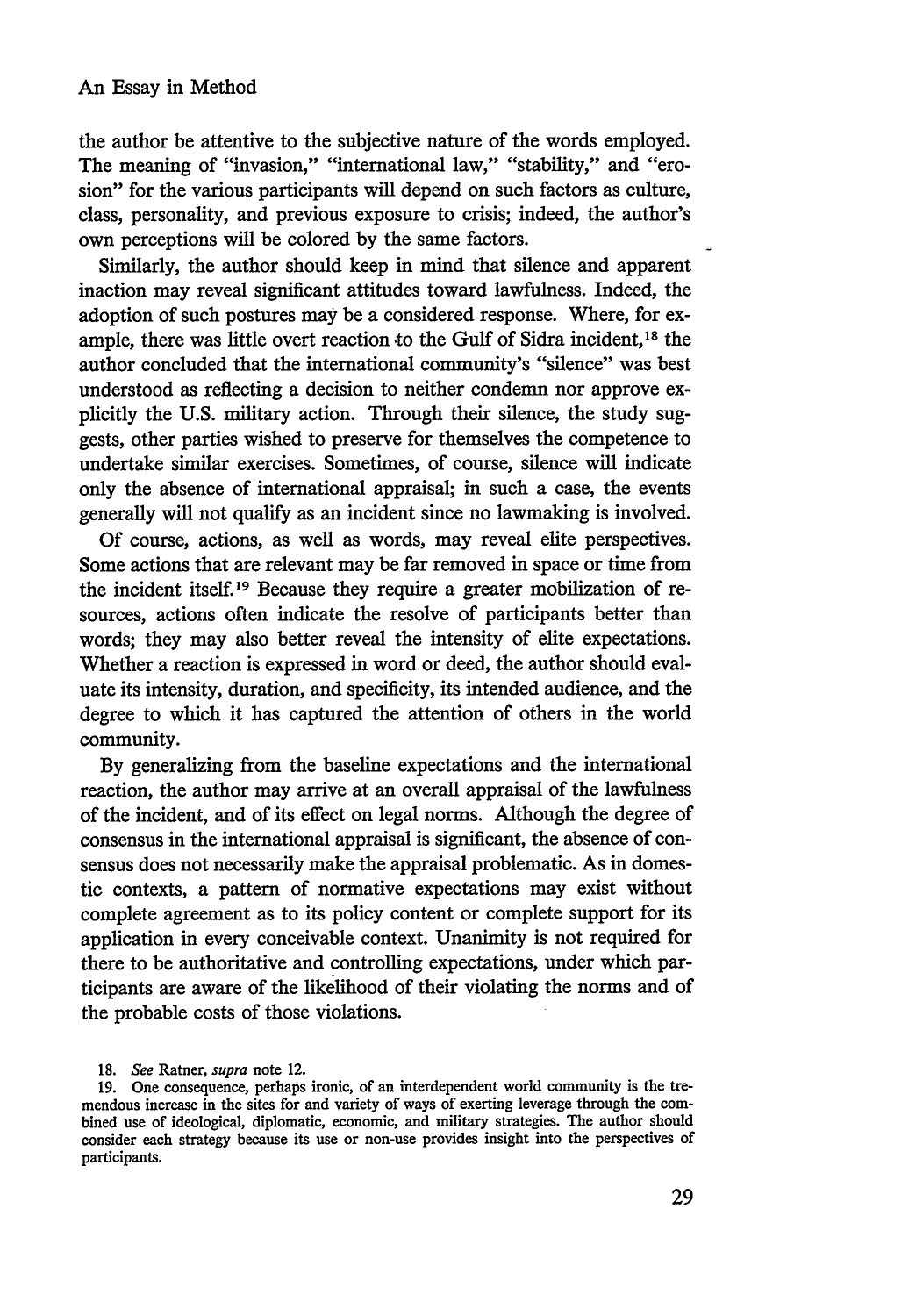Expectations of lawfulness may be affirmed, denied, suspended, attenuated, or elaborated. Affirmation implies that what took place was largely in conformity with existing or emerging expectations of authority and control. Denial implies the opposite. In assessing the effect upon norms, the author should keep in mind that expectations of lawfulness change continuously through the simultaneous processes of normative accretion and erosion. Thus, denial does not imply that a set of expectations has been extinguished, nor does affirmation mean that expectations are crystallized for eternity.

In addition to the extreme effects of affirmation or denial, the analyst should consider less permanent effects upon the norm. Where a set of normative expectations plays no apparent role in an incident which might have been expected to implicate the norm, the norm may be considered suspended, rather than denied. Attenuation of a norm is marked by curtailment of the domain, scope, range, or intensity of existing expectations, while elaboration or extension of the norm coincides with an enhancement of these features.

Appraisal of the effect of an incident upon a norm requires the author to make an inference about how participants translate perception into judgment. Determinations of lawfulness by participants are difficult to separate from judgments about the merit of the existing norm, or from claims for changes in the norm. This is especially so when the subject matter is as emotionally charged as it frequently is in the study of international incidents. Even when determinations of lawfulness appear straightforward, conclusions regarding the effect on a norm are not absolute predictors of future behavior. Expectations of lawfulness tend to guide rather than predetermine the behavior of participants, and clarifying the state of an international norm does not mean that participants will abide by the norm in all future instances. Even when an incident evokes a strong reaction, its effect on normative expectations will not be indelible. Under such circumstances, conclusions are necessarily contingent, based, as they are, on incomplete data drawn from a specific configuration of events and conditioning factors. They are also general, because the outcome of the appraisal process  $-$  a determination of lawfulness  $$ is incorporated by all participants, though with differing degrees of coherence and intensity.

Notwithstanding the contingent nature of the appraisal process, the incident study furnishes both a guide for predicting future behavior and, perhaps more significantly, a coherent picture of the process by which norms are continually redefined through the interaction of competing elites. Comprehension of this process is critical because the activities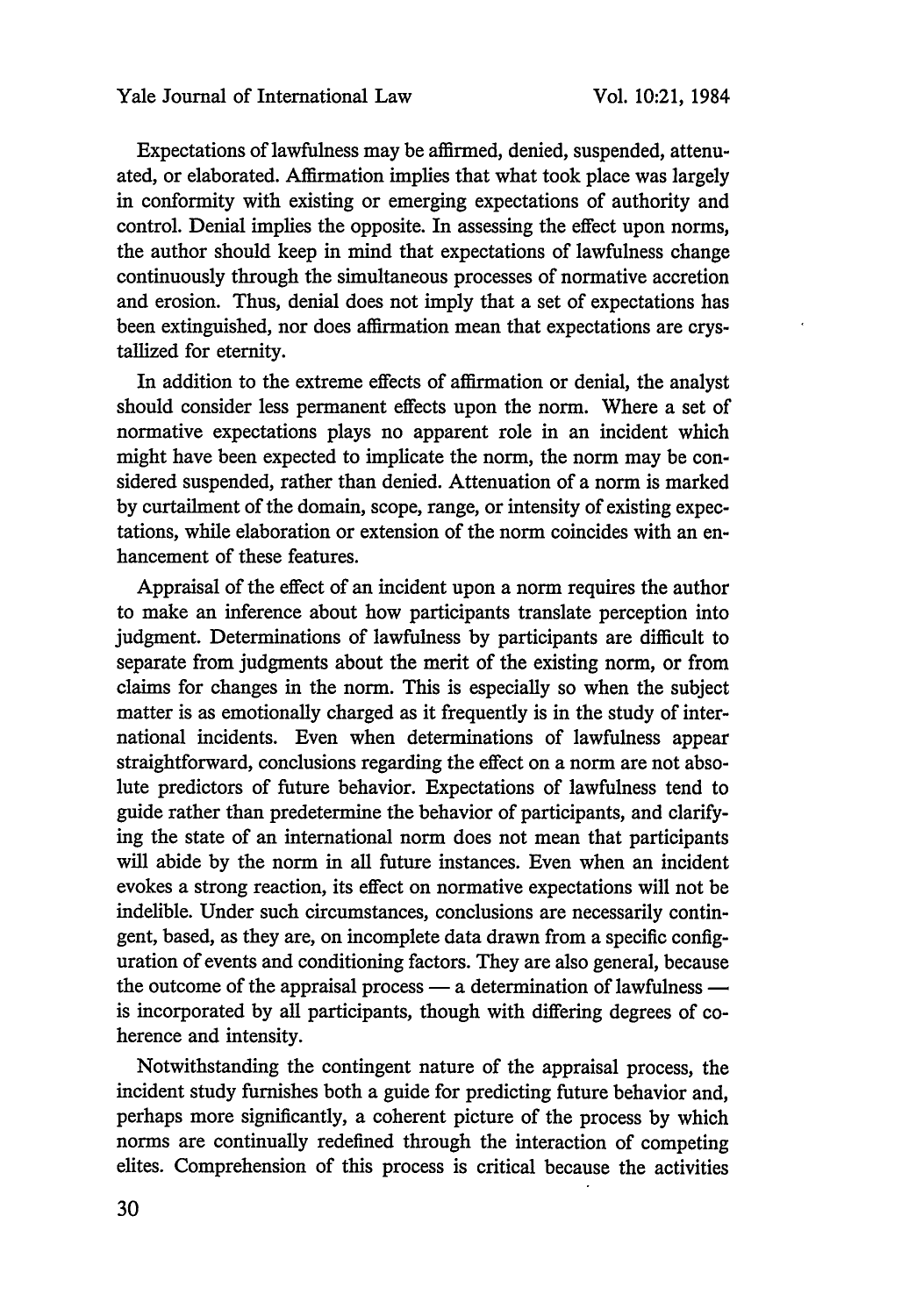which comprise it figure prominently in the establishment and maintenance of what reliability there is in a world community characterized by an unceasing flow of reciprocal and oftentimes conflicting claims and a strained but still effective mutual tolerance.

## Analyzing the Significance of the Incident: The Author's Appraisal

The author's personal appraisal of the implications of the incident may take any of various approaches. One approach might examine the significance of the incident in terms of its likely recurrence or its relevance to analogous situations in which similar norms might be engaged. <sup>20</sup>

In addition to these projections regarding the outcome of the incident, the author's appraisal might critically examine the outcome in terms of policy goals. The author might ask whether the outcome of the incident serves to promote world order, human dignity, or other values, or how an outcome more conducive to such values might have been achieved. Where the author approves of the policies furthered by the outcome, the appraisal might consider ways in which the world community could build upon this incident so as to strengthen further desirable norms.21 In either instance, the author must postulate goals against which the proposals are to be appraised and explore the personal, cultural, and environmental factors that would affect the outcome of any proposal.

20. Accomplishing this task requires the author to explore many factors, including the psychological, historical, political, and geographic features of the particular context that comprised the incident, in order to determine the extent to which similar factors and configurations of such factors are likely to appear elsewhere in the future. By performing this exercise, the author will be able to make disciplined statements about the extent to which the present incident can be generalized.

21. In general, the author should make clear why and how he or she agrees or disagrees with the international appraisal of lawfulness. The author may also propose alternative ways for improving those appraisals, and may suggest ways to facilitate incorporation of the proposed method of determining lawfulness into the expectations of participants. Finally, the writer may choose to focus not on alternative methods of appraising lawfulness, but rather on alternative actions that participants in the precipitating events could have taken that would have altered the incident's impact on the norm(s) in question. If this is done, the researcher should demonstrate why the proposed actions would have led to a better outcome. In this vein, alternative stategies can also be offered that the author believes would either mitigate or enhance the immediate or subsequent impact of the incident on the norm(s) under consideration.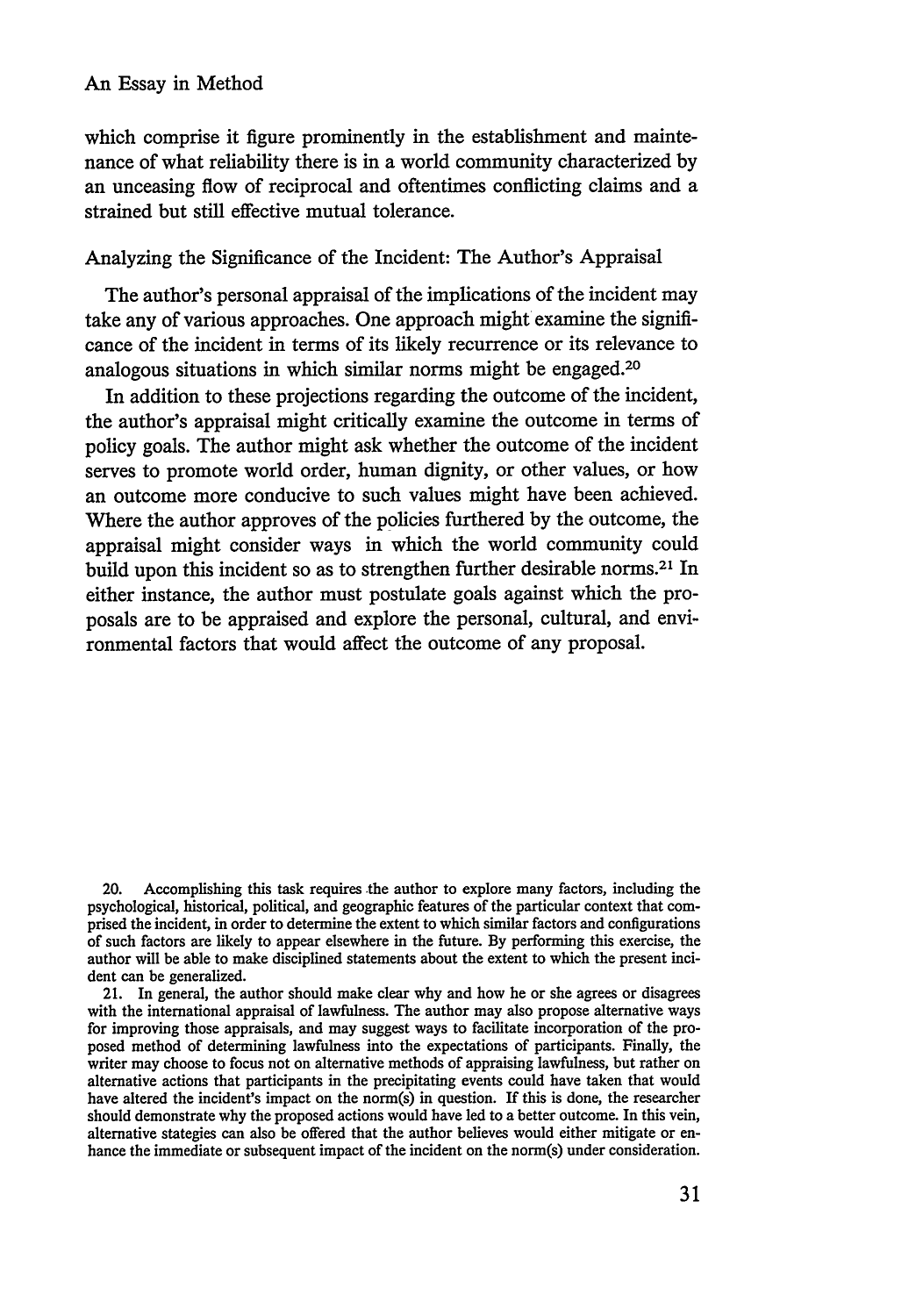## Appendix:

Suggested Sequence for Research and Writing of Incident Studies

- I. Preliminary Research and Problem Selection.
	- A. Background reading and interviewing.
	- B. Problem selection, with a statement of its relevance to international law.
	- C. Provisional characterization of the particular problem, facts, and relevant norms.
	- D. Clarification of author's standpoint and methodological concerns.
- II. Statement of the facts, including:
	- A. Who participated?
	- B. With what perspectives (i.e., expectations, demands, identifications)?
	- C. In which situations (e.g., geographic, temporal, institutional, crisis)?
	- D. Employing what bases of influence (e.g., control over people, perspectives, situations, values, resources, and strategic instruments)?
	- E. Manipulating what strategies (e.g., diplomatic, ideological, economic, military), in what combinations, and in what modalities (e.g., persuasive, coercive)?
	- F. With what outcome(s)?
- III. Identification and description of conflicting claims, including fact characterization and legal justifications.
- IV. "Final" identification of the norm(s) under consideration.
- V. Description and analysis of the international appraisal of the incident, including:
	- A. Who participated in the international appraisal?
	- B. With what perspectives (e.g., notion of lawfulness, criteria for determining lawfulness, method and rationale for applying criteria of lawfulness)?
	- C. In what situations?
	- D. Employing what bases of influence?
	- E. Manipulating what strategies, in what combinations and modalities?
	- F. With what outcome(s) (i.e., the impact of the incident on the norm(s) under consideration in terms of intensity, scope, domain, and duration)?
- VI. Author's appraisal.
	- A. Establishment of standpoint and procedures for self-scrutiny.
	- B. Delimitation of focus of inquiry (clarifying conceptions of relevant community, with balanced emphasis on perspectives and operations, and conceptions of law, including expectations of authority and control).